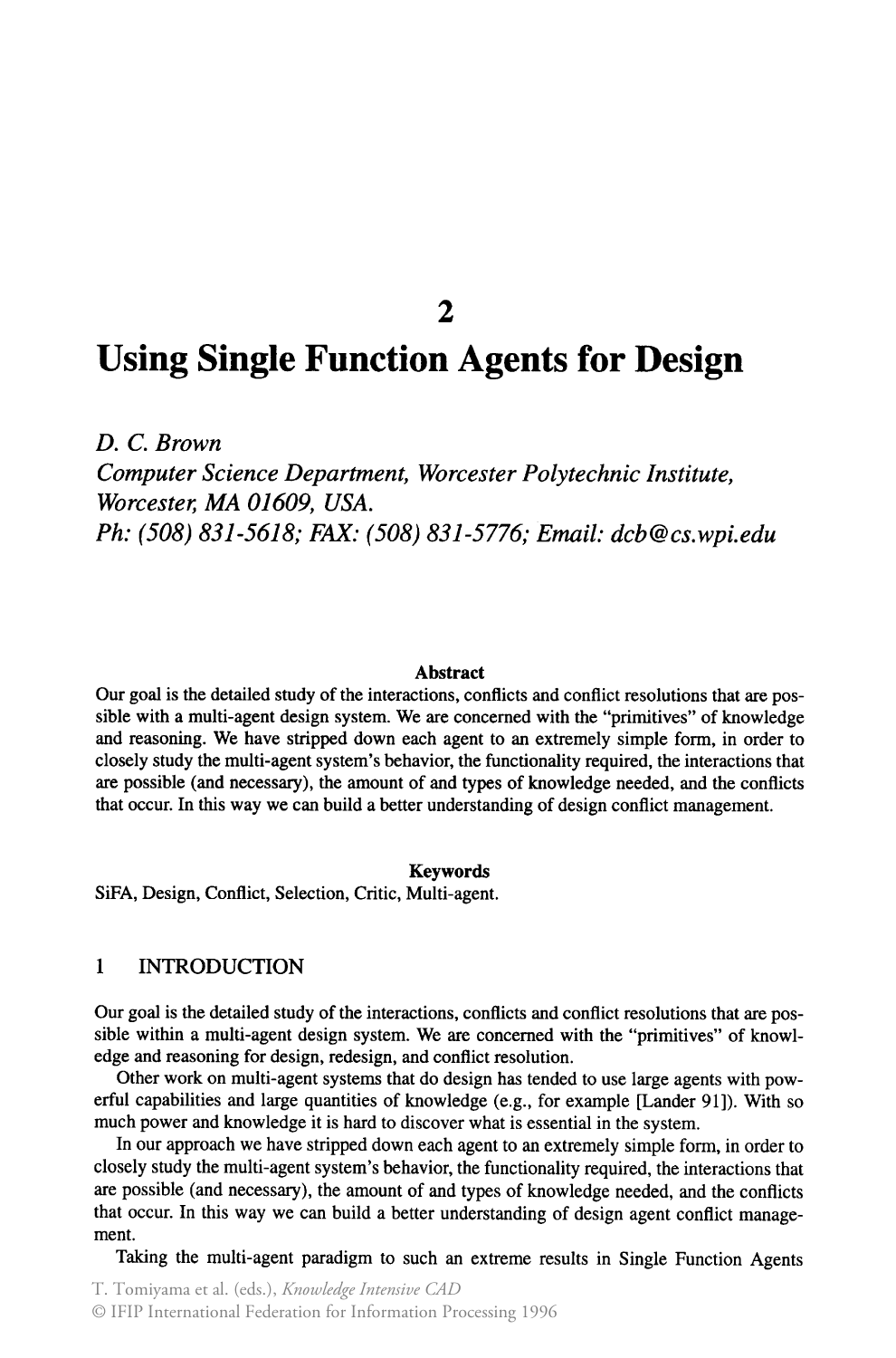(SiFAs), where each agent performs a single function in the design process and therefore contains very specialized knowledge. Each SiFA will have different goals and knowledge. Current SiFA research focuses on parametric design. At present, each SiFA acts on a single parameter.

SIFAs are not the same as the large-grained agents in systems that try to incorporate legacy systems, such as equation solvers, as although those have restricted functionality they are usually very general, and may not be knowledge-based [Kuokka 95].

Using multiple agents brings the possibility of conflicts. Although it may be possible to build a system where all conflicts are resolved during development time, in most design problems this is either impossible or extremely difficult. There are many advantages of run time conflict resolution. Conflicts and their resolution cause the behavior of the system to emerge from the requirements of the particular problem at hand. The system is more flexible and does not suffer from the brittleness of traditional expert systems.

One way of resolving run time conflicts is for the agents to negotiate. This is the most general and flexible way of resolving conflicts. With SiFAs, many more conflicts become visible, due to the small size of each agent, and conflicts can't appear and be resolved within an agent. This is very important if we wish to understand the essence of conflict management.

# 2 RELATED WORK

To handle conflict resolution, Klein [1991] suggests using a hierarchy of conflicts with the most abstract conflicts at the top and most concrete conflicts at the leaves. There is a corresponding hierarchy of resolution strategies, resulting in domain dependent and domain independent conflicts and their associated resolution strategies. Other recent work on Conflict Management can be found in an AI EDAM special issue [Smith 95].

Negotiation is a common approach to conflict resolution. Sycara defines negotiation to be the process by which resolution of inconsistencies is achieved in order to arrive at a coherent set of design decisions [Sycara 90]. Negotiation proceeds with generation of a proposal, generation of a counter proposal based on feedback from dissenting agents, and then communication of justifications and supporting evidence. Other related work on negotiation includes Lander and Lesser's [1991], and Werkman's Designer Fabricator Interpreter [1992].

The first SiFA system, 13D [Victor 93], was a system that integrated part design and manufacturing plan production for Powder Processing applications. The agents were carefully sequenced, and all possible conflicts were anticipated and removed. 13D+ [Victor 94] had agenda-based scheduling of the agents and allowed conflicts about the values of parameters to occur among agents. SNEAKERS [Douglas 93] was built to train users in Concurrent Engineering. SINE was developed as a platform to build multi-agent design systems using SiFAs [Dunskus 95]. COSINE [Berker 96], is a simple wine glass designer. Other SiFA systems have been built and studied [Grecu and Brown 96].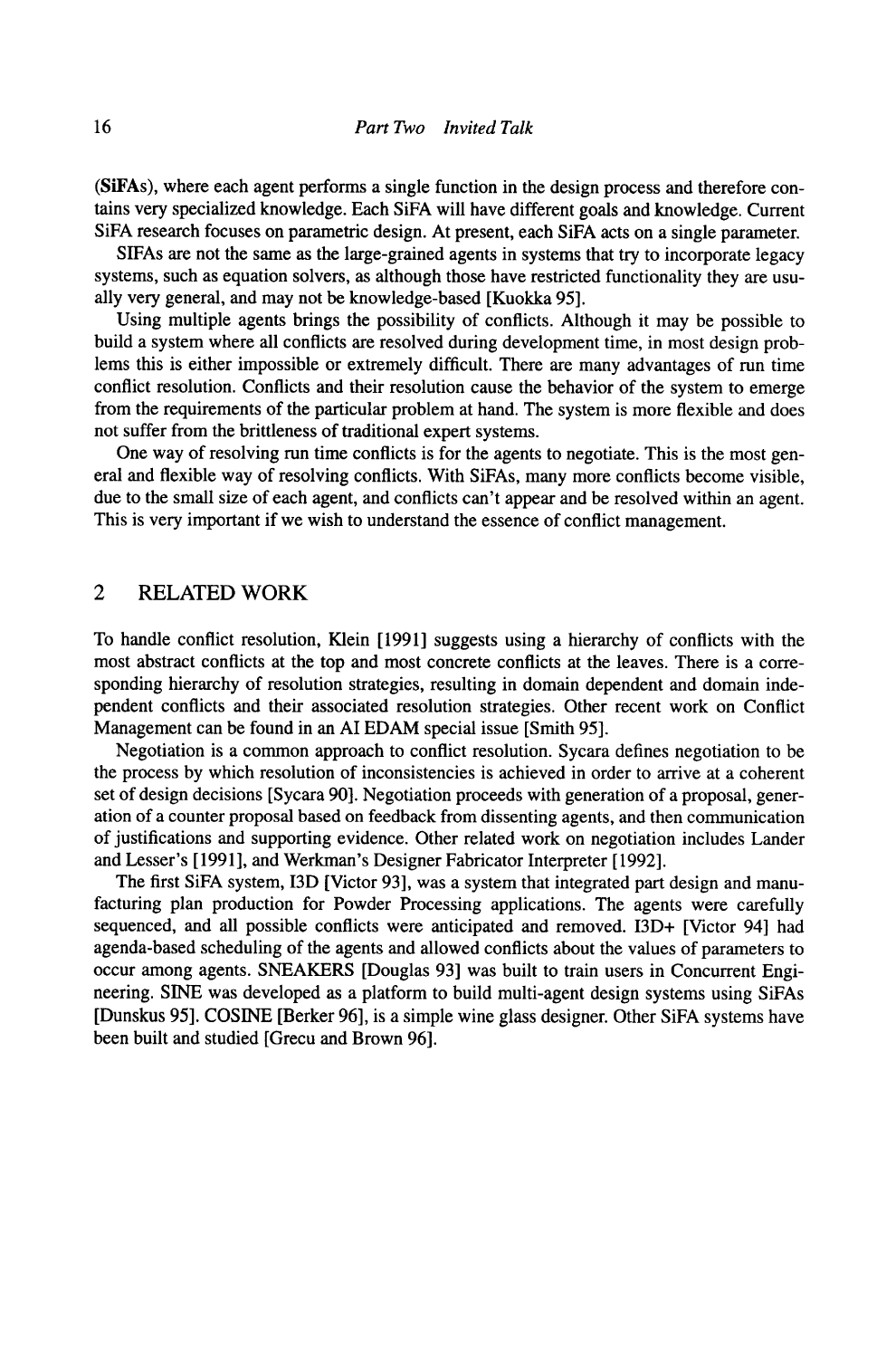# 3.2 **The Parameter Block**

To allow some potential, realistic actions of agents, all value, estimate, criticism, praise, and evaluation entities are stored separately, as first class objects, with the same status. They are all directly accessible and they can all be the "target" of an agent. All entities associated with the same parameter are organized in a Parameter Block. These blocks are stored centrally.

The root of the parameter block is the name of a parameter. The first level of reference has the parameter's value and estimated value. The second level has evaluations, criticisms, and praises of the value and the estimate. The third level has evaluations, criticisms, and praises of second level entities, i.e., meta-level information about the design.

Any complete model of the formation, detection and resolution of conflicts between agents with different points of view needs to be able to represent and reason about the information in at least the first three levels of the parameter block.

#### 3.3 **Knowledge in a SiFA**

Design and redesign knowledge is the first type. The design knowledge allows the agent to carry out its main function (e.g., selection). The redesign knowledge is used when the agent has to produce a response after it has already produced one.

The second type is conflict indication, detection, and classification knowledge that is used to carry out the respective tasks of conflict handling. The knowledge in this category also includes the knowledge of the types of conflicts in which the particular agent can be involved.

The third type is negotiation strategy selection, refinement, and execution knowledge. This enables the agent to negotiate with other agents in conflict situations. The system has to go through several steps during a conflict. These are Indication of a possible conflict, Detection of the conflict, Selection of a negotiation strategy to use, and Refinement of that strategy. The actual negotiation is simply the execution of the selected strategy. The result is either a solution to the conflict or the signaling of a failure. Some of these steps are trivial in the SiFA paradigm since the conflicts are very well defined and the number of different kinds of conflicts an agent can be involved in is very limited.

## 4 CONCLUSIONS

Currently, the negotiation behavior of the agents (their strategies) is very primitive. The simplicity of the negotiation process among the agents is one of the promises of the SiFA paradigm. However, more work is needed to construct and test negotiation strategies. A library of negotiation strategies for selectors, critics, evaluators, estimators, and praisers on all levels of reference would allow rapid (perhaps automated) construction of SiFAs with powerful negotiation techniques. However, in order to construct such strategies, the language used among agents needs to be extended.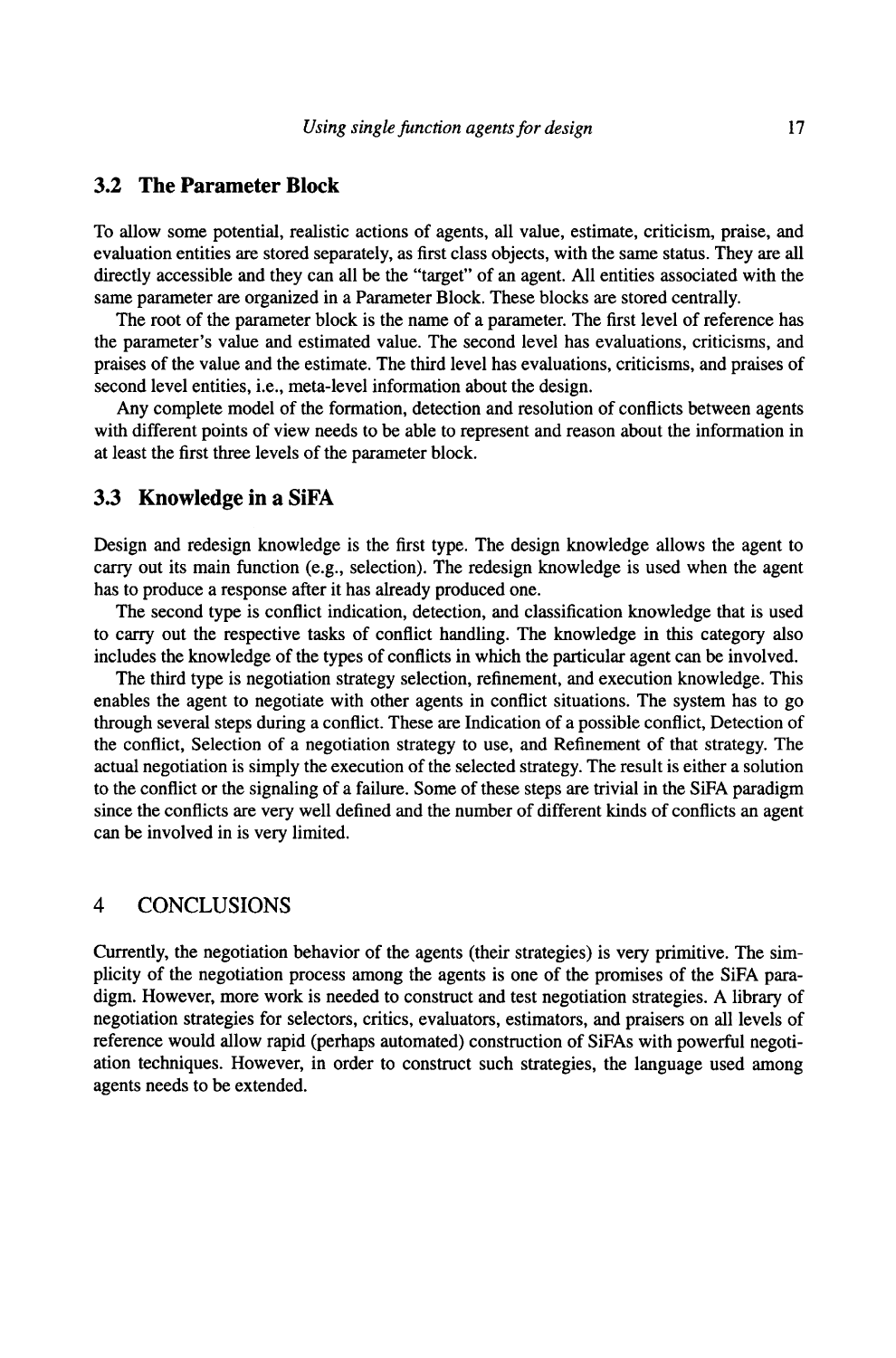History keeping, criticisms and praises, traces of negotiations, and analysis of conflict situations, all facilitate learning. Things that might be learned include dependencies between design parameters, preconditions and postconditions for rules, negotiation strategies, and knowledge about other agents. Learning should improve the quality of the final design, reduce the time required to do the design, and provide better conflict anticipation, avoidance, and resolution.

The SiFA-based model provides a very powerful tool with which to build and study design systems. The model allows a designer to build a system that will consider many different points of view while designing an artifact, without having to predict all possible conflicts between these points of view and resolve them while building the system. The separation of conflict knowledge from the design knowledge in the agents also has very important consequences in terms of the maintainability and the understandability of a system.

A contribution of this work is the analysis of conflicts in the SiFA framework. Since SiFAs provide the building blocks of a multi-agent design system, the conflicts between them represent the primitives of conflict situations in any design. The SiFA approach has allowed the discovery of a rich set of basic conflicts, as well as the knowledge required to handle them. Such an analysis could have only been done with something like the SiFA approach.

Considerable progress has been made in meeting the goals of this work. The work on SiFA's is still new and the model keeps evolving. Work has concentrated on analysis of their properties. A large-scale implementation of a pure SiFA-based system that is capable of solving design problems does not yet exist. Consequently, little attention has been given so far to the performance of large SiFA-based systems.

The SiFA framework provides a new perspective to study design systems, concurrent engineering, multi-agent systems, and conflict management. The major gain in building SiFA based design systems will be to learn more about the essence of conflict management and negotiation. SiFAs have proved to be very helpful in gaining insight into many design related research issues and they have revealed new research paths that should be explored further.

# 5 REFERENCES

- I. Berker and D. C. Brown. Conflicts and Negotiation in Single Function Agent Based Design Systems. *Concurrent Engineering: Research and Applications,* Special issue, "Multiagent Systems in Concurrent Engineering", D. C. Brown, S. Lander and C. Petrie (Eds.), May 1996.
- R. E. Douglas, D. C. Brown and D. C. Zenger. A Concurrent Engineering Demonstration and Training System for Engineers and Managers. *International Journal of CADCAM and Computer Graphics,* Special issue, "AI and Computer Graphics", I. Costea (Ed.), Hermes, Vol. 8, No. 3, 1993, pp. 263-301.
- B. V. Dunskus, D. L. Grecu, D. C. Brown and I. Berker. Using Single Function Agents to Investigate Conflicts. *(AI EDAM): Artificial Intelligence in Engineering Design, Analysis and Manufacturing,* Special Issue, "Conflict Management in Design", I. Smith (Ed.), Cambridge, 1995.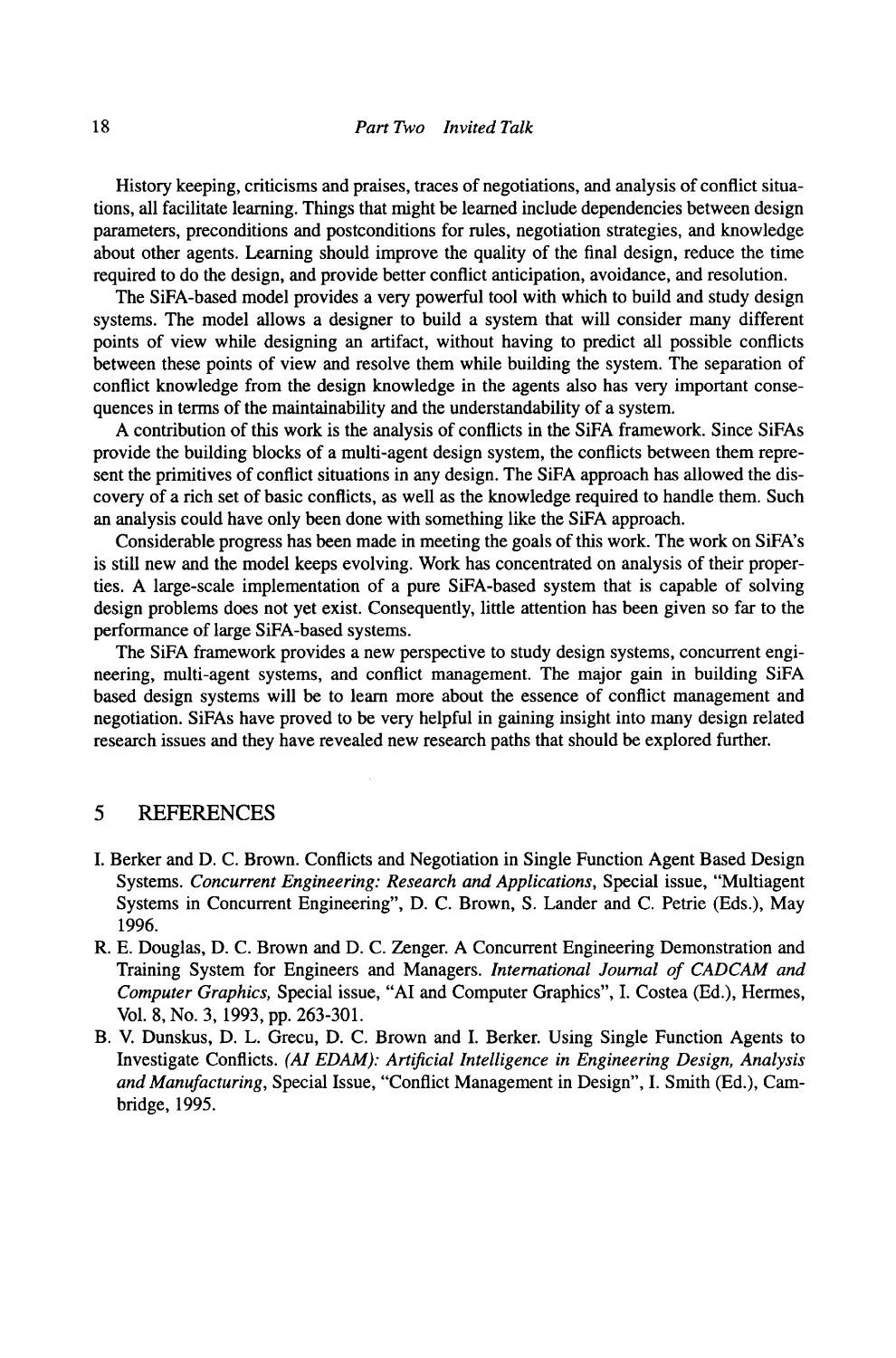- D. L. Grecu and D. C. Brown. Learning by Single Function Agents During Spring Design. *Proc. AI in Design Conference, AID'96,* Stanford, CA, August 1996.
- M. Klein. Supporting Conflict Resolution in Cooperative Design Systems. *IEEE Transactions on Systems, Man, and Cybernetics,* Vol. 21, No.6, Nov./Dec. 1991, pp. 1379-1390.
- D. R. Kuokka and L. T. Harada. Communication Infrastructure for Concurrent Engineering. *(AI EDAM): Artificial Intelligence in Engineering Design, Analysis and Manufacturing,*  Special Issue, "Conflict Management in Design", I. Smith (Ed.), Cambridge, 1995.
- T. Finin, J. Weber, G. Wiederhold, M. Genesereth, R. Fritzson, J. McGuire, D. McKay, S. Shapiro, R. Pelavin and C. Beck. *Specification of the KQMLAgent Communication Language,*  DARPA Knowledge Sharing Initiative's External Interfaces Working Group, 1993.
- S. E. Lander and V. R. Lesser. Customizing Distributed Search Among Agents with Heterogeneous Knowledge. *Proceedings of the 5th International Symposium on AI Applications in Manufacturing and Robotics,* Cancun, Mexico, December 1991.
- I. Smith (Ed.) Special Issue, "Conflict Management in Design", *AI EDAM: Artificial Intelligence in Engineering Design, Analysis and Manufacturing,* Cambridge, Vol. 9, No. 4, 1995.
- K. P. Sycara. Cooperative Negotiation in Concurrent Engineering Design. *Cooperative Engineering Design,* Springer Verlag Publications, 1990, pp. 269-297.
- S. K. Victor, D. C. Brown, J. J. Bausch, D. C. Zenger, R. Ludwig and R. D. Sisson. Using Multiple Expert Systems With Distinct Roles in a Concurrent Engineering System for Powder Ceramic Components. *Applications of AI in Engineering VIII. Vol. 1: Design, Methods and Techniques.* G. Rzevski, J. Pastor and R. A. Adey (Eds.), Proc. 8th Int. AI in Engineering Conf., Toulouse, France. Elsevier, June 1993, pp. 83-96.
- S. K. Victor and D. C. Brown. Designing with Negotiation Using Single Function Agents. *Applications of Artificial Intelligence in Engineering IX.* G. Rzevski, R. A. Adey and D. W. Russel (Eds.), Proc. 9th Int. AI in Engineering Conference, Pennsylvania, USA. Computational Mechanics Publications, July 1994, pp. 173-179.
- K. J. Werkman and M. Barone. Evaluating Alternative Connection Designs Through Multiagent Negotiation. *Computer Aided Cooperative Product Development.* D. Sriram, R. Logcher, S. Fukuda (Eds.), Lecture Notes, No. 492, Springer Verlag, 1992, pp. 298-333.

## 6 BIOGRAPHY

David C. Brown is a Professor of Computer Science at WPI, and is a member of the ACM, IEEE Computer Society, the AAAI, and IFIP WG5.2. He is on the Editorial Boards of the Journals "AI in Engineering, Design, Analysis and Manufacturing" and "Concurrent Engineering: Research and Applications". His research interests include computational models of Engineering Design, and the applications of Artificial Intelligence to Engineering. He is the author, with B. Chandrasekaran, of the book "Design Problem Solving: Knowledge Structures and Control Strategies", Pitman Publishing, Ltd., and a co-editor of "Intelligent Computer Aided Design", Elsevier Science Publishers B.V. (North-Holland).